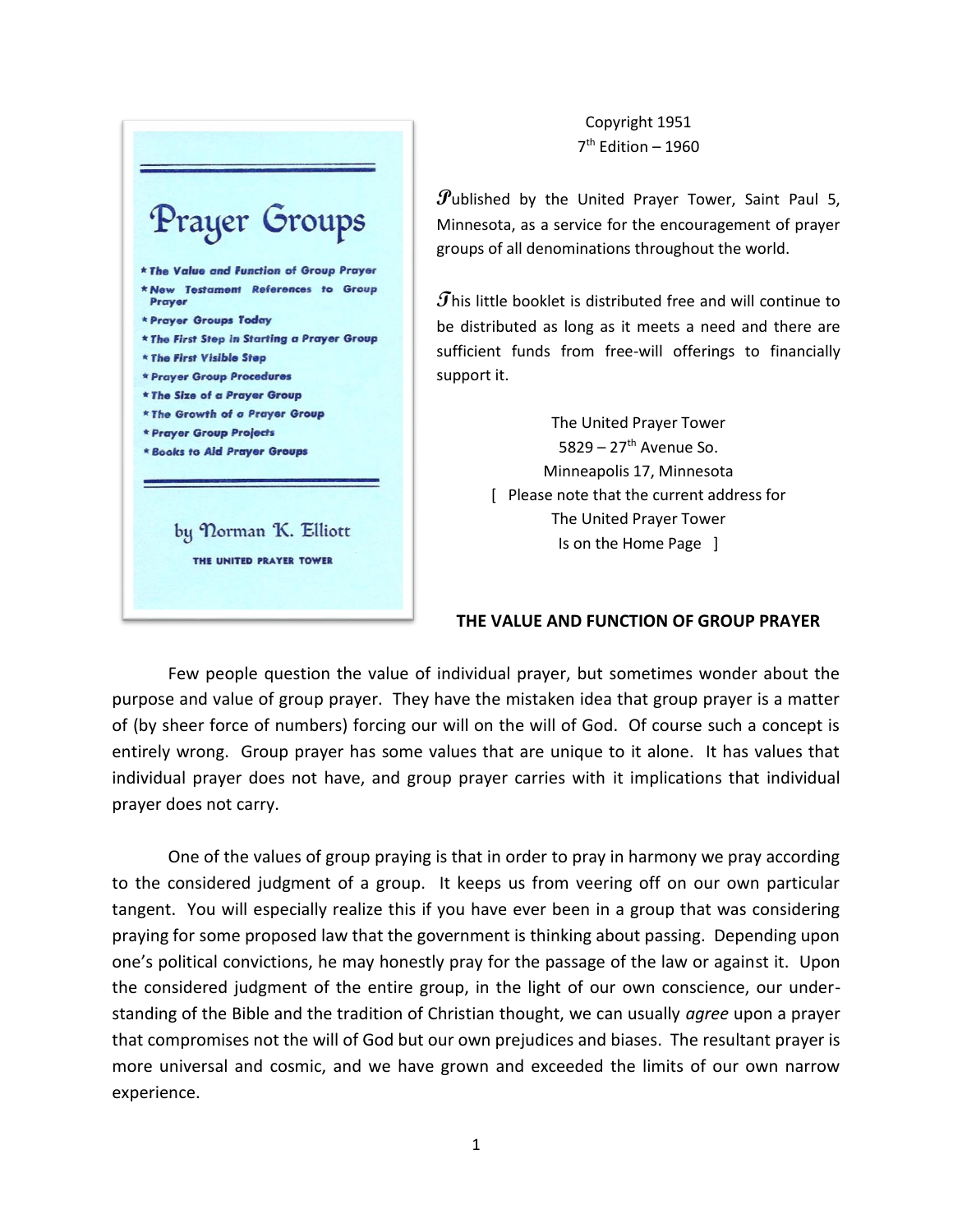This is no different than what we have been doing through the guidance of the Holy Spirit in history. The great social advances in history are not the work of one individual, but rather the result of a group action. We have thought so much of the safety and justice of group consideration that the more enlightened nations today have representative government and trial by jury of peers instead of committing ourselves to the whim, judgment, prejudice, bias and interest of one person.

An important implication of group praying is that it recognizes we are part of a Kingdom; we are one of a citizenry that circles the earth. Paul told some Christians he was talking to that they were a "colony of heaven." We must never forget that. As individuals we are important, and our personal commitment is important, but our personal loyalty in this case ushers us into a new relationship with everyone and everything in the entire universe. This is what Leslie Weatherhead calls "the kingdom of right relationships." It is right relationship with God, and then with His whole creation. We are not pampered and spoiled "only" children, but mature members of a heavenly family, the mystical body of Christ, responsible not only to ourselves but to the entire citizenry of heaven.

Then there is another thing about group praying that is extremely important, if a bit hard to define. Something above and beyond the group and the individuals in the group happens in a group that is in perfect harmony. Any speaker can cite instances where he was "caught up" in the unity and harmony of a group and "became more than he was." Frank Laubach has a little sheet called "Dear Church Member," …[now out of print] that is distributed in the pews before a church service. It carries an invitation to each member of the congregation to pray for the minister while he is in the pulpit. Many ministers have said that when this spirit of divine harmony has prevailed they have found a new power and a new inspiration that is completely beyond them under the ordinary circumstances. It is as if the atmosphere were cleansed and purified and the Power streamed into him through the windows of heaven, less obscured and hindered than it could do otherwise. This group harmony under divine leadership, even when there are only two or three in perfect harmony, is unique to *group* prayer.

The same miracle happens with musical instruments. We may enjoy an artist creating something beautiful on a lone instrument; but we all know that a "miracle" happens when that instrument is "symphonized" with many others into a great orchestra. The lone instrument is just as important as it was when it stood alone, but something beyond it happens when it merges itself with all the other instruments in its own particular "colony of heaven." In team work of any kind the "miracle" happens. A great football team exceeds the skill of any and all its players as individuals. Teams of "stars" have been known to fail all because they had not lost themselves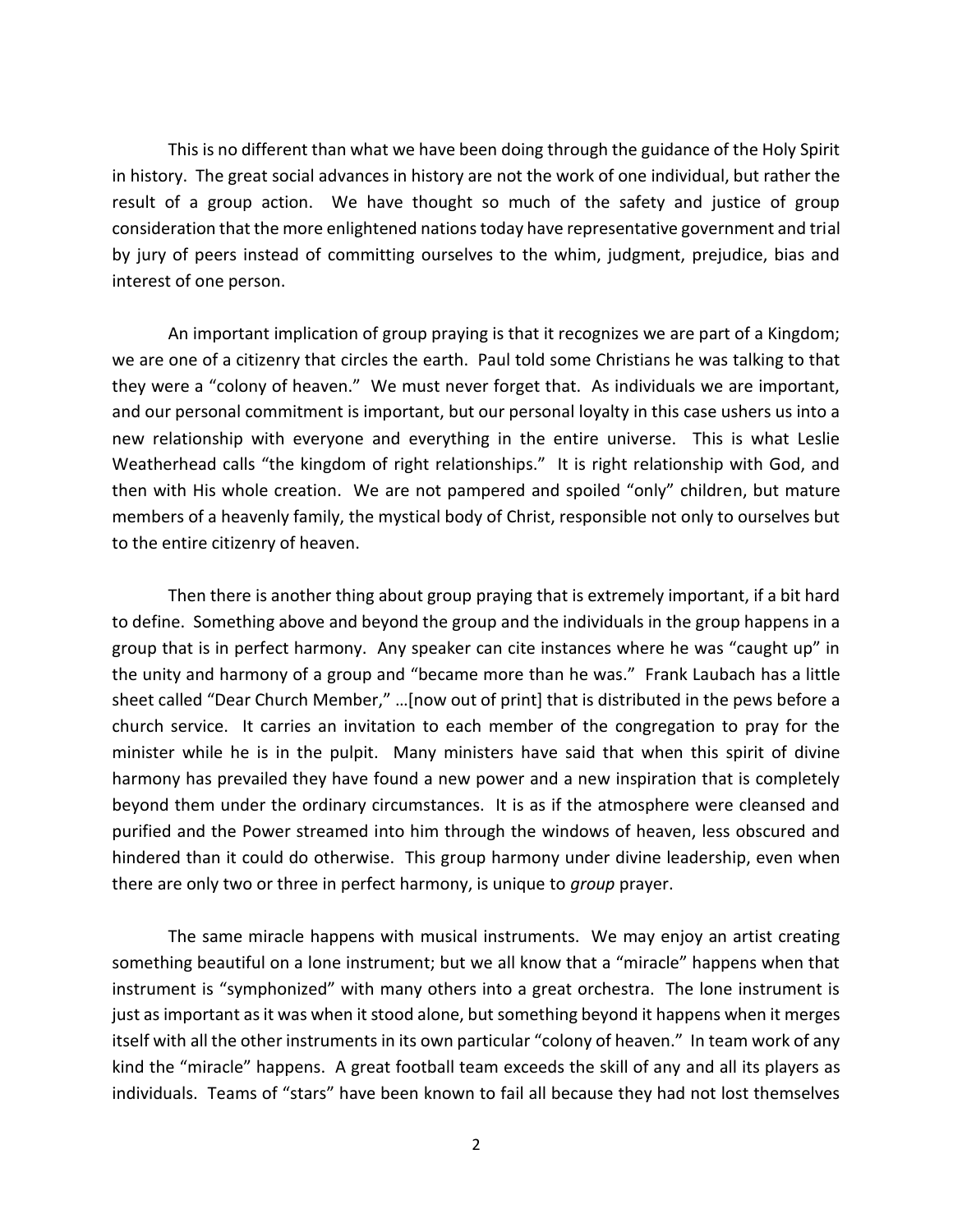in perfect group harmony. We all enjoy a good singer, but when that singer loses himself in a choral group in perfect harmony, who does not thrill to the miracle of over-tones and undertones? So it goes all through creation. Darwin's theme of the survival of the fittest can will be interpreted to mean the fittest to cooperate.

The creating of spiritual atmosphere is something that is unique to group prayer, and atmosphere cannot be overemphasized. Astronomers tell us that the "atmosphere" around the earth is our greatest protection. They say that millions of meteors are streaking toward the earth every day, and if they ever "got through" they would make a bombardment of atom bombs look puny. What protects us is the atmosphere of the earth. Our atmosphere burns up the meteors by sheer friction and wears them out, reducing them to nothing before they can reach us. In group praying we perform something of the same miracle.

Helen Keller, without sight or hearing or speech, tells us that she can tell the minute a person comes into the room if he is angry, afraid, happy, etc. He gives off "vibrations," for want of a better word, that change the atmosphere. A child can "sense" the feelings of the parent even though the parent may try to hide them. A parent afraid of thunder and lightning may put on a good *act* to hide the fact from the child, but it is not long before the child living in a climate of fear becomes afraid. He feels the insecurity and fear of the parent and falls prey to them. So, creating the right atmosphere is extremely important.

Our function as Christians in creating the right atmosphere for the entire world is well stated by a layman writing to *The New York times,* "The Power of God for good can be so organized by our country and by the right-thinking people of the world, that it can minimize if not destroy the power of the atom for evil." This we must do, and group prayer holds a central if not THE central part of the battleline to destroy evil.

And, why not have a prayer group? Those interested in photography form photography clubs where they study the subject and enjoy the company of those of like interests. The same thing happens with those interested in politics, writing, astronomy, woodworking, stamps and innumerable other subjects. If these subjects are important enough to form a club, it says very little for us if we do not think enough of our relationship with God and communion with God to form a group to practice and to study and enjoy the company of those of like interests. And if it is done right, we ought to expect as much refreshment, entertainment, skill and enjoyment to come out of it as comes from these other clubs. If our interest is genuine, we *will do it.*

So, group prayer is important and it has unique and particular values for you if you would grow into spiritual maturity. It gives power to our prayers by protecting us from our own bias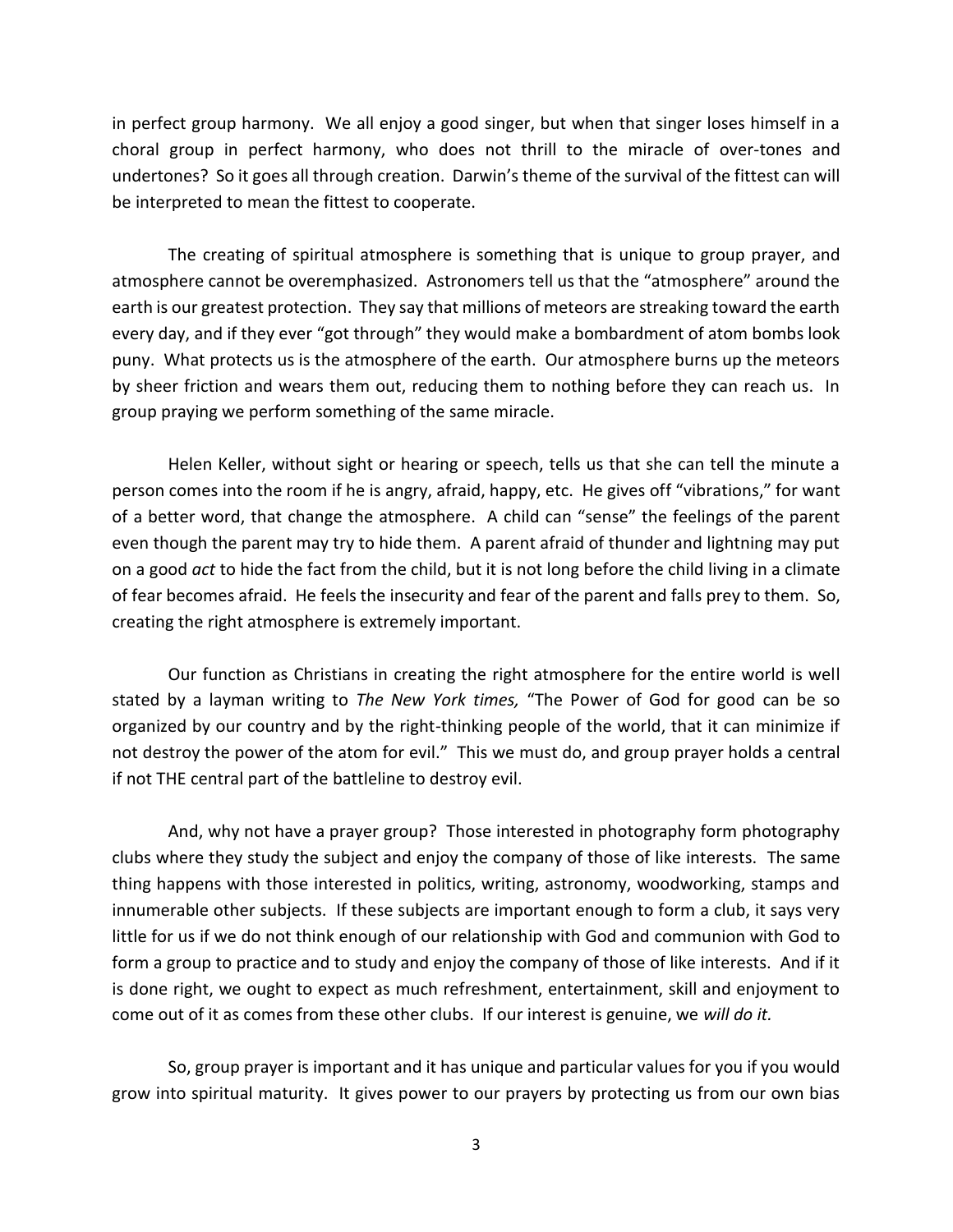and therefore bringing our prayers more in line with God's goodwill for everyone; it makes us conscious of our heavenly "citizenship"; it creates the atmosphere whereby the Spirit of God can flow into us with greater freedom and power than it can when we are alone; and it is an indication of our genuine interest.

### **NEW TESTAMENT REFERENCES TO GROUP PRAYER**

When one considers the scriptural basis for group prayer there immediately comes to mind the instance of the disciples asking Jesus to "teach us to pray." John had taught his disciples to pray and they wanted to have the same training and privilege. Certainly the Scripture is clear enough that the disciples as a group, sometimes only two or three of them, and surely at other times all of them, were present when Jesus gave an audible prayer. It would be unreasonable to assume that there were not times when they cooperated as a group in praying, each one voicing his intent and hope to the Father.

Jesus made it plain enough that there was great value in praying with two or three others. "Where two or three are gathered together, there am I in the midst of them." He thought it important enough to tell them that very plainly. It was undoubtedly assumed that individual prayer was habitual; here Jesus is telling them and us that there is another side to it—group praying.

Not long before the crucifixion Peter made the bold boast that he would never forsake his Lord, but Jesus turned to him and said, "Simon, Satan hath desired to have thee that he might sift thee like wheat—but I have prayed for thee that thy faith fail not." How often many of us have wished that Jesus would pray for us! And, yet he did pray for us, each one of us. In the great prayer of John 17, Jesus prays one of the most intimate and famous prayers of Christian history. This has been called the High Priestly prayer. Here Jesus prays for himself, then for his disciples, and lastly he prays for all those who will believe because of his disciples. That means each one of us. Jesus prayed for you. "Nor is it for them alone (the disciples) that I make petition, but for those who trust in me through their teaching; that they may all be one, even as Thou art in me, O Father, and I am in Thee; that they also may be in us; that the world may believe that Thou didst send me." THAT THEY MAY ALL BE ONE! He and his disciples and us all wrapped up in a union with God. That is group harmony if ever there was group harmony. That is the goal set for group prayer by Jesus Himself.

The meeting of the disciples at Pentecost along with Mary the mother of Jesus, other women, and the brothers of Jesus, to pray and wait for the coming of the Comforter, the Holy Spirit, is a good example of sustained group prayer. This does not mean that they did nothing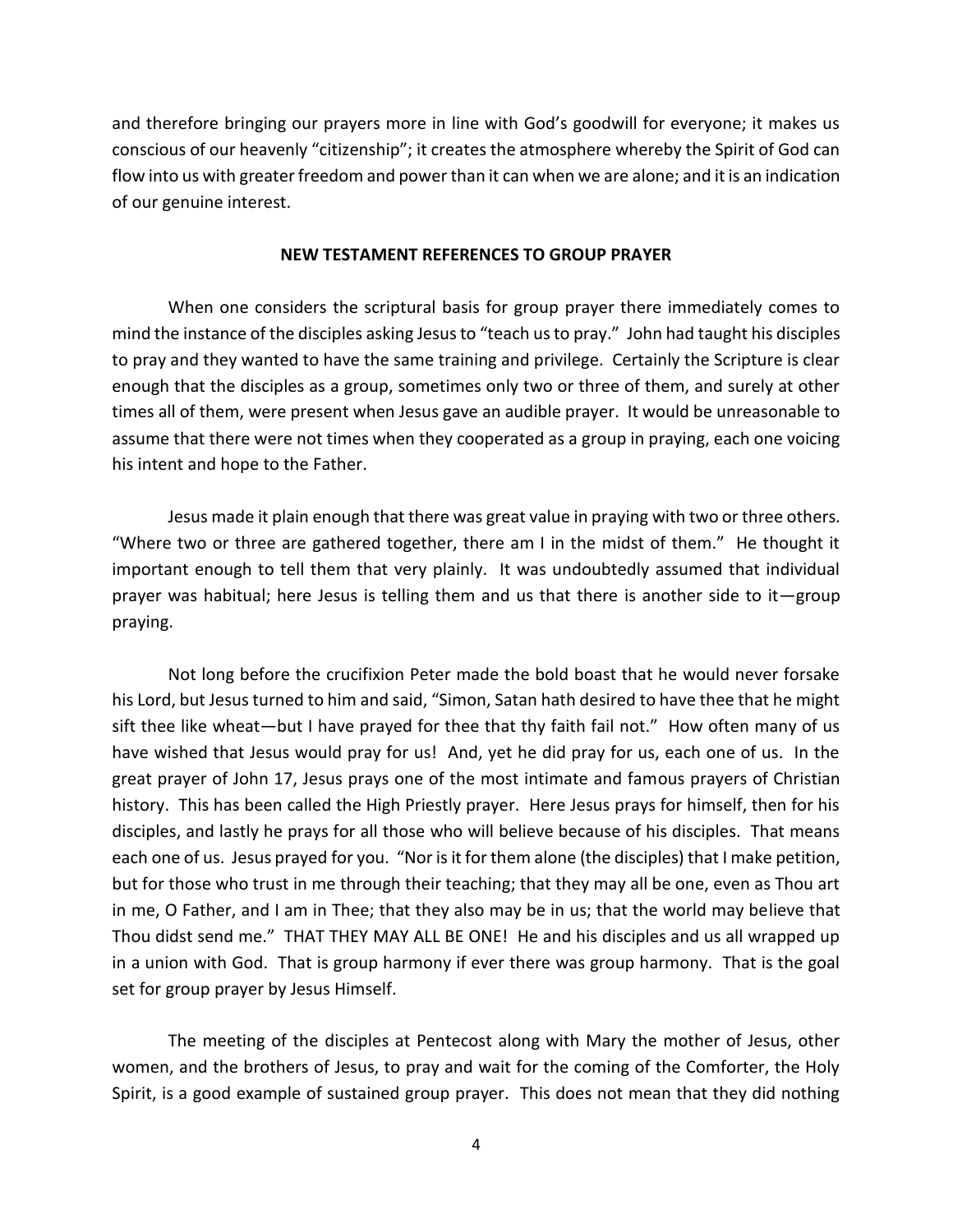else but pray, for they selected a successor to Judas and must have attended to other affairs that concerned them; but they did meet together in faith and hope and great expectancy. After such prolonged prayer is it any wonder that the Spirit revealed Himself as He did at Pentecost? If we were as faithful over such a period as they, we too could expect something wonderful to happen, and it would.

In the  $12<sup>th</sup>$  chapter of Acts there is one of the most thrilling stories of group prayer that is possible to find. King Herod had arrested and beheaded James, the brother of John, and then arrested Peter. It was his intention that after the Passover, he would also publicly execute Peter. The fifth verse says, "…but long and fervent prayer was offered to God by the Church on his behalf." One night Peter sat sleeping and chained between two guards, an angel slapped him on the side and told him to arise, and as he did so the chains dropped from him. Then the angel led Peter to freedom. Peter said to himself when this happened, "Now I know for certain that the Lord has sent his angel and has rescued me from the power of Herod and from all that the Jewish people were anticipating (public execution)." Now listen to what the record of Acts says, "So, on reflection, he went to the house of Mary, the mother of John surnamed Mark, where a large number of people were assembled, PRAYING." Can you think of a more thrilling example of the power of group prayer?

It is much easier to find precise references to individual prayer in the Scripture than it is to find them for group prayer, but there need be no doubt that group prayer was a vital function of the first Christians. In times of persecution, such as those early Christians endured, the practice of group prayer must have been one of their main sources of strength. We had the experience during the Second World War of nations drawing together for mutual protection and strength. In the face of danger it is always so. In times of religious persecution it is true also. Meeting together with each other, and finding in the shared experience of the members of the group a new strength that gave them hope to go on, and then finding that in the harmony of the group another Presence comforting and strengthening was an inevitable result of the situation they were in. It worked in times of stress and the habit has continued to the present time with the complete blessing of the Lord.

If the habit of group prayer is not as widespread as we hope it might be, that too seems to be a normal reaction of the human being. In human history, danger seems to force people to cooperate with each other. A good example of it was the United States and Russia during the last great war. When peace comes and the danger is passed we tend to stray apart and follow our own way. In religion it is the same, unfortunately. In times of stress we come close together, and during the periods of peace when no demands are made upon us that we feel we cannot face alone, we drift apart. But, there have always been those with enough foresight to continue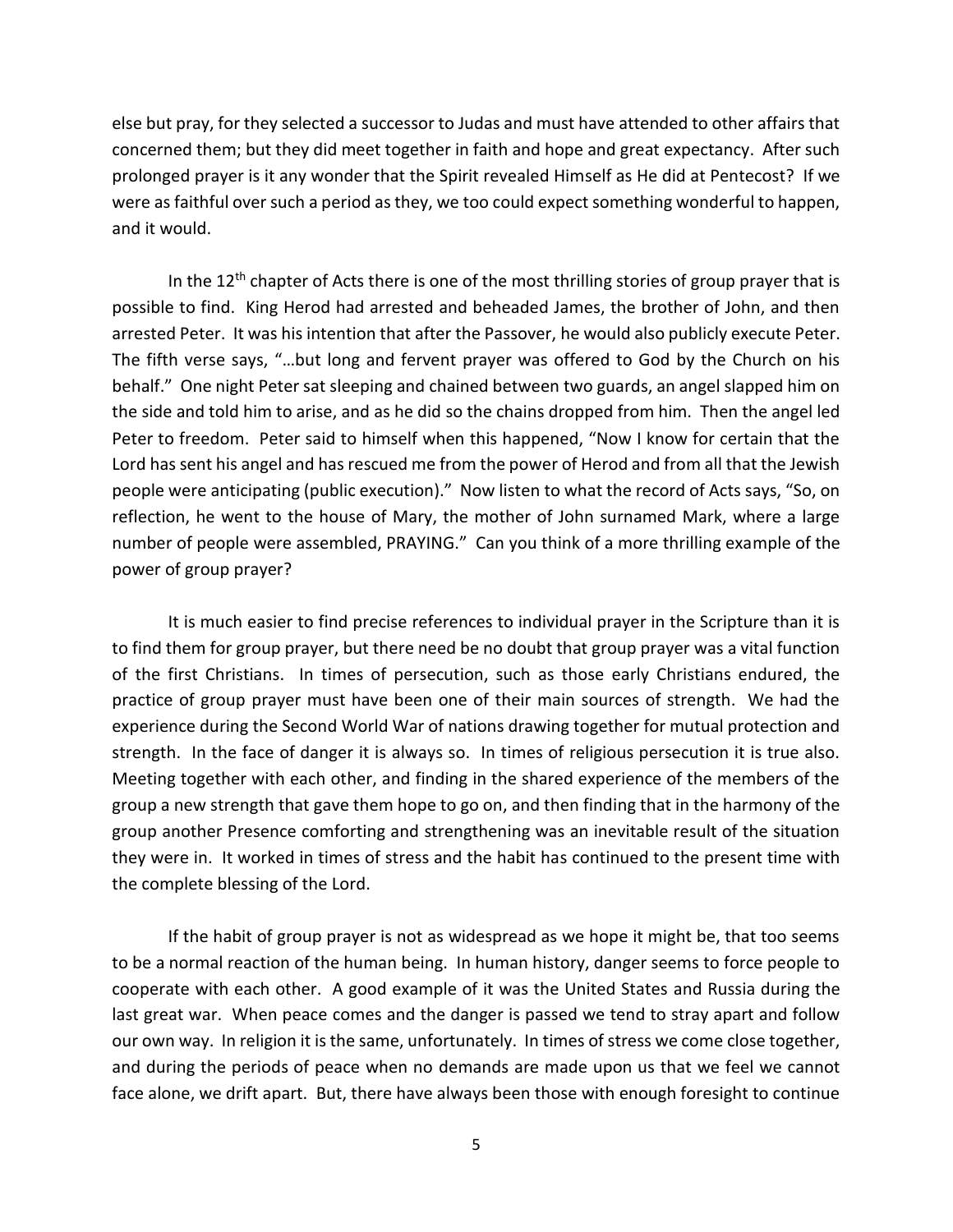the practice that means so much "when the chips are down." And they have benefited by it tremendously. We must become wise enough to do the same.

### **PRAYER GROUPS TODAY**

No one knows how many prayer groups there are today, but there are many more than most people realize. We tend to think that the era of prayer groups is over because the old-time mid-week prayer meeting has almost vanished. The old mid-week prayer meeting had its faults, there can be no doubt about that, but it also had its strengths. Praying churches are strong churches, and many of today's churches would be wise to do something about it. They may not have to go back to the old-time prayer meeting, but simply to throw it out without meeting the same need has left many churches with an internal weakness that leaves them barely able to maintain themselves. This is not a plea for the return of the old mid-week prayer meeting, for what meets the needs of one generation will often not do for the next, but the need is still there and it must be met in some manner.

It is safe to say that today there are more prayer groups outside churches than there are in churches. I know one church that has two or three small prayer groups run by the members of the church, and yet not one of them is recognized officially. Many prayer and study groups have members from numerous churches in an area. They do not attempt to become officially recognized. They meet in homes, rotating among the members, and do much good.

A group of businessmen meet in a room at the YMCA every other week for about 40 minutes during their noon hour. It may not be a formal group, but they do pray and get results. What more can anyone ask?

Red Cap 42 of Grand Central Station meets with others in an empty train coach every noon hour for prayer. Men come from all walks of life and present their problems and what is closest to their hearts and offer it up in group prayer. Miracles have happened there.

Another group of eight couples meet once a month. Each month they meet in a different home, have refreshments, enjoy good conversation, discuss things of a spiritual nature such as how to apply Christian principles in the home and in the office, listen to the experiences of members, read from some book or magazine of a religious nature and discuss it, and then pray about what is closest to their hearts. Talk of a denominational nature does not enter in at all. The members of this group have gained not only new peace and confidence and power for themselves, but they have been thrilled to see some of their prayer projects succeed as they had hoped they would.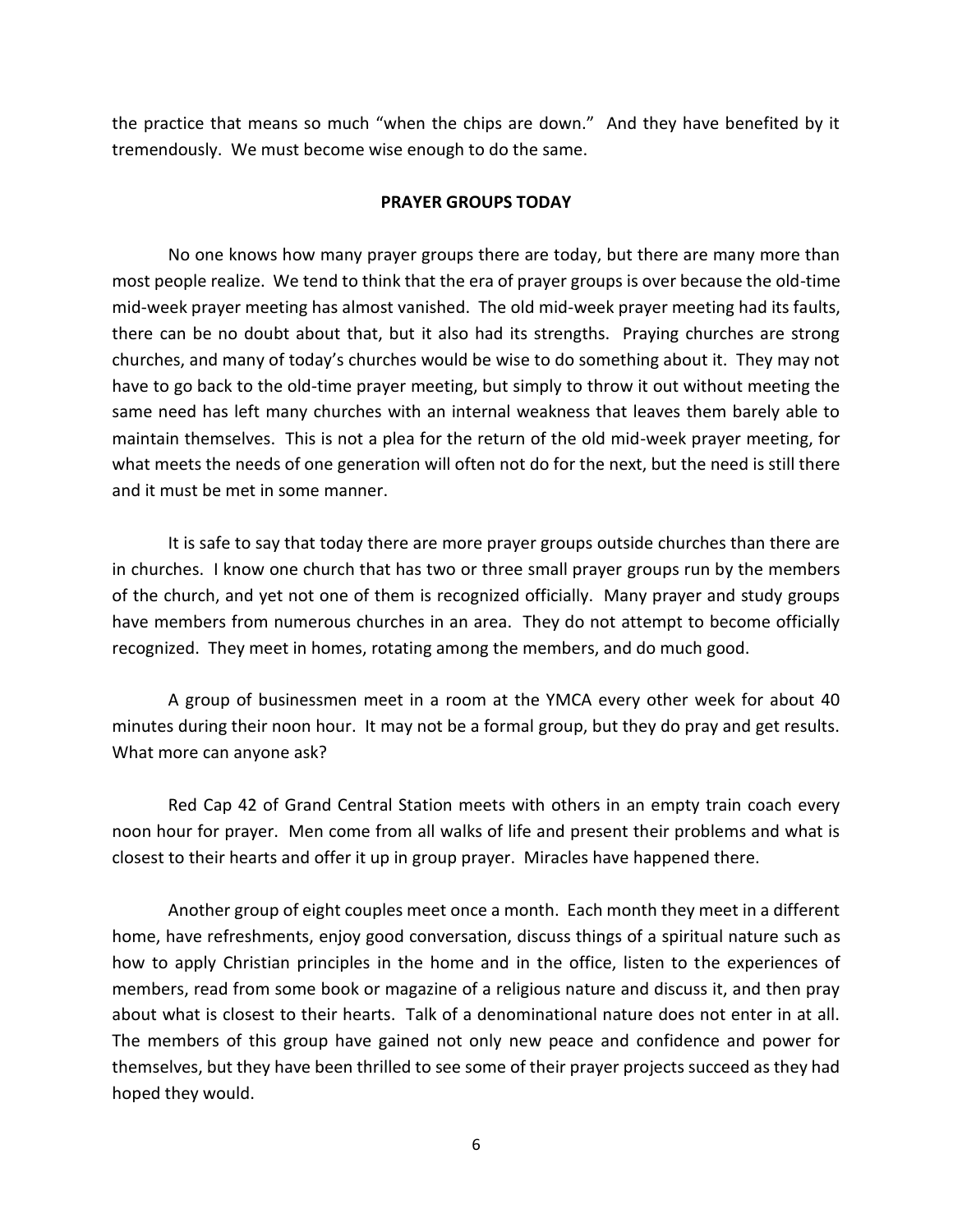A group of women meet periodically at the home of a woman in whom they have confidence. This lady has been of help to many of them over the years and they recognize in her one of Christian strength and common sense. They meet at her home and study and discuss and pray. No person in this particular group belongs to the same church. They are welded together by their belief in prayer under the leadership of one they trust.

A group of students meet once a week during their noon hour to pray and study and hear the experiences of members of the group. The views of individuals in this group range all the way from fundamentalist to extreme liberal. All believe in prayer and have experienced its worth.

Some men and women who are unable to get together at a set time, because of home and business duties, telephone one another on a certain morning of the week and tell what is closest to their hearts. It is a small group so this can be done. Sometimes they all telephone one person to make it easier. When the concerns of the group are known to all, each member holds these close to God in conscious thought during the day. They will tell you it works.

A business establishment takes fifteen minutes off every morning for a short meditation and prayer.

And so it goes, many times over. Multiply these instances by the thousands and remember that most of them are not "prayer groups" in the formal sense, nor are they recognized officially by any particular church, and you begin to get a faint glimpse of spiritual leaven working through society, quickly, lovingly and efficiently. We have no idea how many of our friends belong to such groups for most people are reticent about describing these activities. But, they are there, and if we only knew it, much of the unexplained strength we find at times when we need it is the result of someone or some group holding us up in prayer.

The demise of the old-time prayer meeting did not mean that prayer went out the window. Its seed was merely scattered. The prayer need was and is still there and it will be met.

## **THE FIRST STEP IN STARTING A PRAYER GROUP**

Dr. Clifford H. Richmond of Chevy Chase Methodist Church, Chevy Chase, Maryland, says, "One vital thing to realize in starting a prayer group is that prayer groups are not organized, they are 'born.'"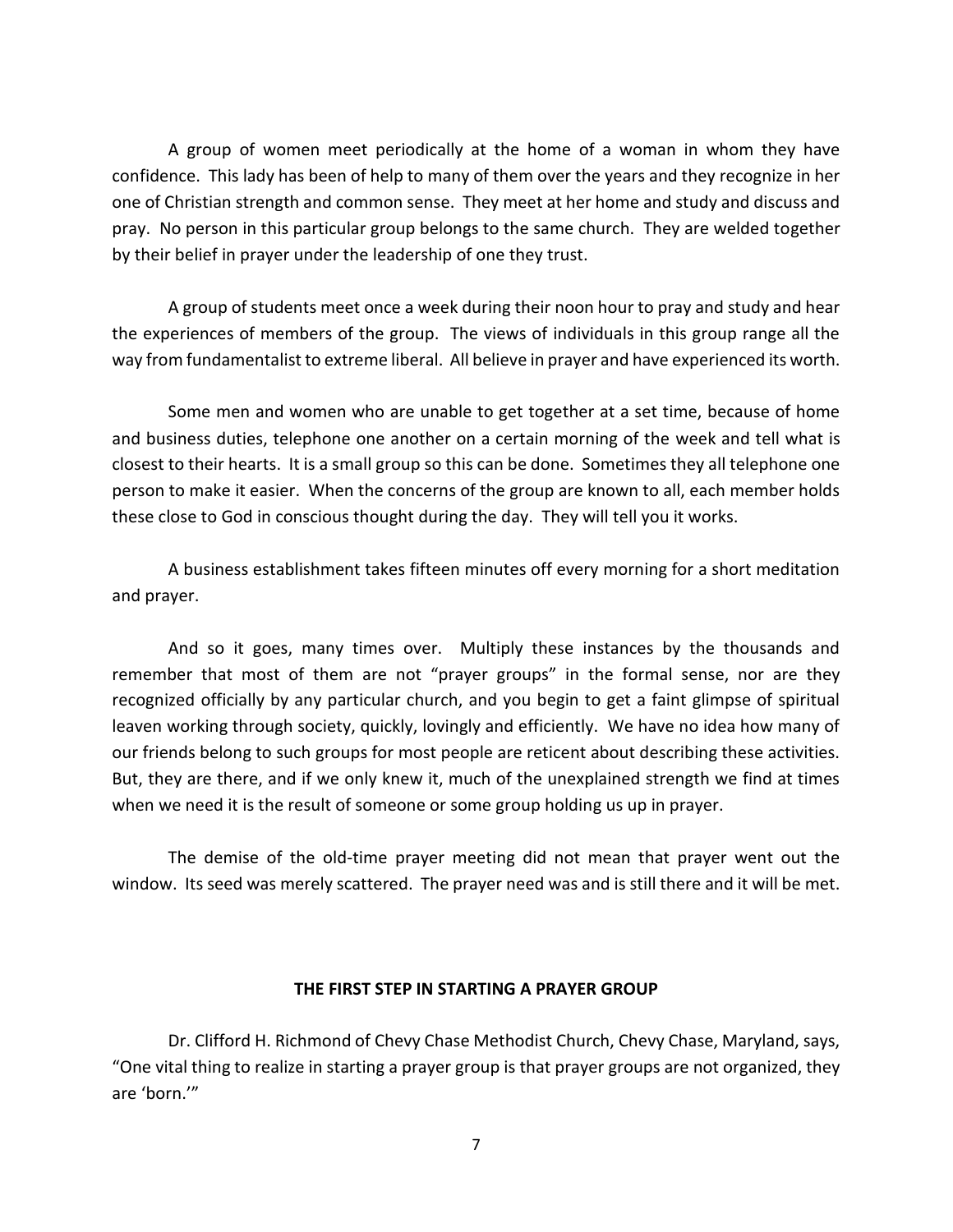We can say the same thing about anything of lasting value. It is born, not organized. You can organize until you are blue in the face, you can utilize all the known psychological techniques to ensure success, you can spend money in advertising and get testimonials lauding it to the skies, and it will fail—UNLESS you are meeting a need. And, when you are meeting a deep human need, you are dealing with something that has a touch of the eternal in it. It is *in* time and at the same time *outside* of time. You have touched on the permanent and the eternal.

Writers and artists and scientists tell us over and over again in their memoirs about *brooding* over an idea. They go about their business day by day always with a sense of brooding over-shadowing them. They have an idea but they do not know yet how to put it across. So, unknown to anyone with whom they may be working day by day, they have this sense of *waiting* surrounding their mind. Then, one day it is BORN! They see the whole project from beginning to end and begin to work feverishly to get it on paper or on canvas. The urge had to be there first. The seed had to be planted at some time. The seed, the urge or idea, had to have time to lie dormant, to die in the unknown soil of the ethers (we may call it sub-conscious, superconscious, God, or what have you, but we really do not know where) and when it had time to lose itself in another universe, then it was born! The writer, the artist and the scientist take no credit for it. It is as if another Being had taken control of him and said, "See! This is what you have been trying to think out. Here it is. Now get to work and put it where others can see it too."

Something of the same sort must be the beginning of a real prayer group. Someone must have the urge, the brooding idea and thought, the felt-need for it. Someone must feel the need for participation in a group of seekers who are interested in the invisible God, the Holy Spirit, Jesus Christ, that which holds together all we can see and touch and smell and hear and taste. The person who has the soul's sincere desire of this kind is the seed to begin a prayer group, or else he is sure to find his place in a going group that will meet his need. The need, the desire, the urge, the brooding expectancy is the only basic foundation for starting a prayer group. When all this is there, a prayer group is BORN. Sooner or later it is BORN in answer to the wistfulness and longing of a human soul.

When a group is started in this way, nothing on earth can stop it. Just as a blade of grass, if given time, will crack a cement sidewalk because it has the irresistible forces of the universe surging through it, so a prayer group founded upon the magnet of God pulling forth the deepest desire of the human heart is irresistible. It will meet the need that brought if forth. No power on earth can stop it.

### **THE FIRST VISIBLE STEP**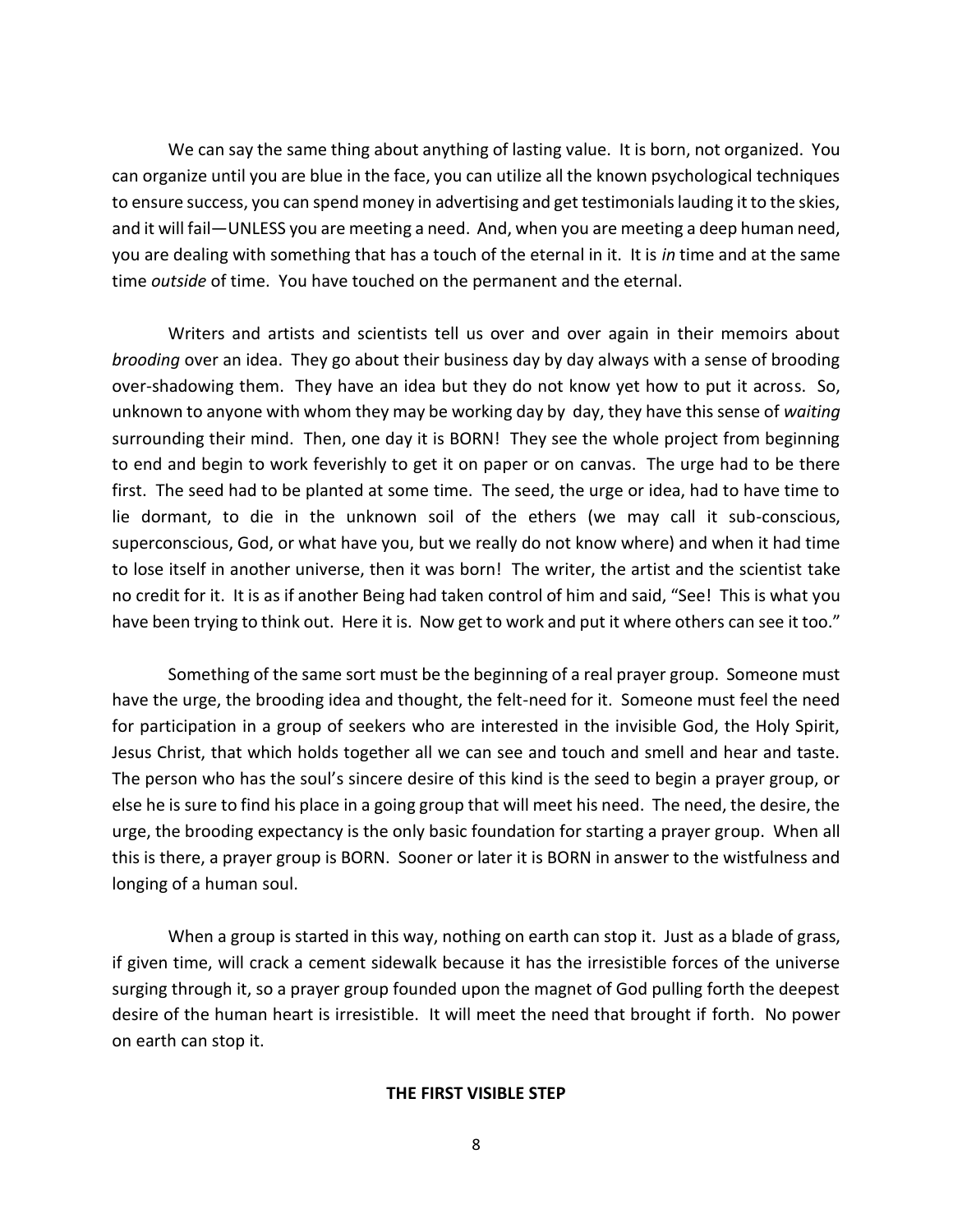With the need there, it is true that at some time someone takes the first step to bring the group into visible activity. This step must be the result of guidance—the feeling that what you are doing is the right thing to do because something inside gives you the conviction that it is right. This is fundamental and must preface the next few paragraphs.

One minister placed this small announcement in his bulletin: "All those interested in adventuring in the Realm of Prayer, seeking to release its power in their lives and through their lives in the life of the world, are invited to meet at the church, Tuesday, 8:00 P.M." Thirteen people came and the group was actively started.

In your associations you must know of someone who is interested in prayer. Perhaps you have heard some remark dropped in a conversation. Or, perhaps you assume it because of the type of meetings a certain person attends. Maybe you can surmise it from the books he had on his table, the pictures on the wall, or from the magazines on the end table. At the right time you could call this person on the telephone and suggest it might be a good idea to begin a group. You may know one or two others, she may know one or two, and these others may know one or two. When such a group meets for the first time, a group devoted to prayer and spiritual topics is born.

Louise Eggleston tells of going to visit those who are sick and telling them that although she does not know the answer, God knows it, and then suggests prayer. These people, in the deep distress of sickness, finding Another Presence and Help, eventually are good candidates for a prayer group. Taking the step is the advent of birth.

As to when to talk, when to ask, follow you inner guidance. Rely on God's guidance. C.T. Studd once said, "When God wants to tell me something, He places a desire in my heart." Follow these desires regardless of your reception; leave the result with God.

## **PRAYER GROUP PROCEEDINGS**

"How do you conduct a prayer group? What do you do?" are questions that are both natural and heard frequently. There is often the unspoken implication that one cannot just sit there with the head bowed for the entire period, that one cannot think of enough things to pray for during a thirty minute or an hour period, and this is true unless one has had much experience. The purpose of this section is not to give hard and fast rules for procedure, and certainly not to lay down a rigid ritual, but rather to give suggestions that have proved successful in establishing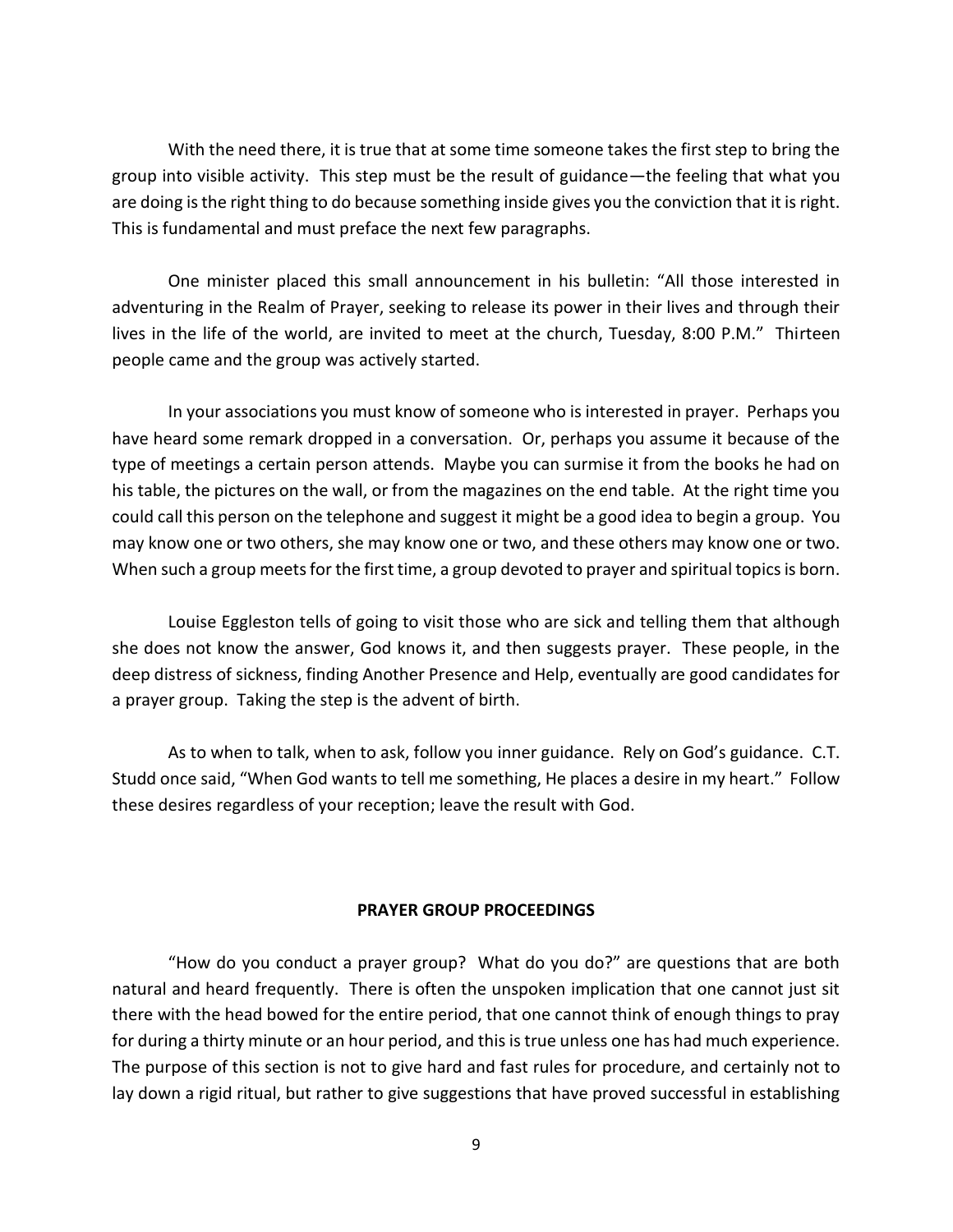groups. Once these have helped you over the initial hurdle of procedure, you will then be able to improvise and improve at will according to the interests and composition of your own group.

One more word about procedure before we actually get into specifics. Some form of procedure is definitely recommended. When there is no procedure followed, all too often the group disintegrates because of lack of a goal and preparation. Some say that there should be no preparation and no procedure because we ought to be open to the guidance of the Holy Spirit. There is no question about the fact that we must always be open to the leading of the Spirit, but remember that the Spirit can also guide us and lead us when we have some training and some talent and some skills. In fact, one might say that the Spirit can accomplish more with skilled workmen than He can with untrained laborers. The greatest works of art were produced under inspiration and guidance by *skilled* artists. Because of their very skill, when they threw themselves open to inspiration, the result far exceeded what could have been accomplished by someone entirely untrained. No training, no preparation, no ideas to discuss, no problems to pray for, no expectancy, all these lead only to spiritual anarchy. So, follow some procedure.

**\* \* \***

In pages 75 and 76, Glenn Clark in his book *Two or Three Gathered Together* suggests a procedure that has proven itself in his experience. Without trying to quote the passages, I shall try to outline them as clearly as possible.

"… The first step to take should be to draw the thoughts of all together and bind their souls and hearts in Oneness so that the hour will be as truly spontaneous and inspired as possible." Dr. Clark says this can be accomplished by one or more of the following methods: (1) repeating great passages of Scripture and Bible promises, or reading in unison some inspiring passage like the 91<sup>st</sup> Psalm, John 14 or the 13<sup>th</sup> chapter of First Corinthians; (2) ask the group to open their Bible to a certain chapter and read it silently, meditate upon it silently, and then have each one read aloud the verse that meant the most to him; (3) using the hymnbook, read one hymn as a prayer with a silence between stanzas and softly sing the last stanza.

The next step Dr. Clark suggests is to have a period of sharing personal experiences of answered prayer during the past week, of spiritual discoveries, or Bible promises that have been a rock of strength.

Then comes a period of silence and the members of the group give over their problems one by one. This part is closed by giving the Lord each member of the group by name.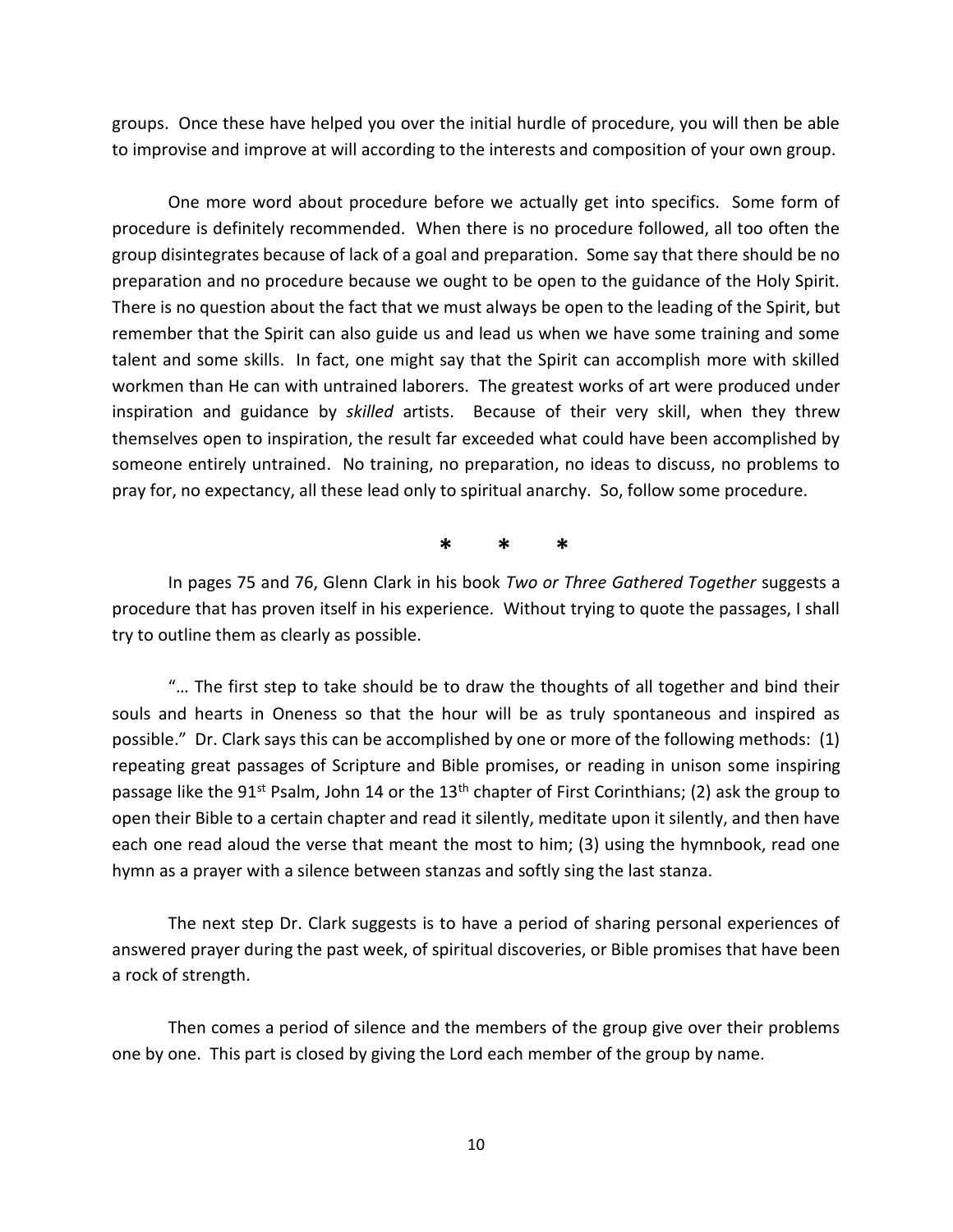The last step is to mention the problems of the world that come to your mind spontaneously, and not from a prepared list. You should consider the problem that comes to mind as guidance.

# **\* \* \***

A prayer group in Wyoming composed of Protestants and Catholics find that studying a book along with the actual practice of prayer has been very helpful. One year they read a chapter a week of Agnes Sanford's *The Healing Light.* At each meeting they discussed the chapter, relating it to their own experience, and incorporating the lessons learned in their prayer practice. Their present procedure is roughly as follows. The meeting is opened with a prayer, and someone (previously selected) gives a meditation. They discuss whatever they are studying and share what they have experienced during the past week. Problems to pray about are discussed so there is unity on understanding (both world and personal problems), a period of prayer with each member praying as he or she is led by the Spirit, a period of silence and a closing prayer.

# **\* \* \***

A group in St. Louis opens with a prayer, then a passage of Scripture is read. This is followed by a silence after which anyone may tell what the passage has meant to him. Then they ask for any report of the projects they have been praying about. Prayer problems for the present meeting are then mentioned and discussed. As the group agrees to a prayer project, each member writes down on a sheet of paper (this paper is placed where they will come across it every day. At least every morning and evening this prayer sheet is read and as it is read prayer is made for each item on it). When their prayer projects are completely recorded, prayer is then made for the items on the sheet one by one. Any or all members of the group may pray for each item as it is read. A complete reliance on the guidance of the Spirit is evident about when or when not to pray. A prayer of faith and thanksgiving is then made for all those items and for all the items of prayer of the past. The meeting is closed with a prayer of praise.

**\* \* \***

In Oklahoma City a group meets by forming a circle. First they have a period of silence followed by an audible prayer. A period of sharing or discussion follows. One in the group may, for example, bring to the attention of the group a problem that is vexing him and gets the considered advice and judgment of the group. Examples of answered prayer and the reality of prayer are then given. Here passages of Scripture may be read or referred to. Then comes the consideration of people and problems to pray for. The area inside the circle is imagined as a sea of love, of the highest love, of God's perfect, healing love. As each problem and person is discussed they are completely given to "the sea of love." This group is almost completely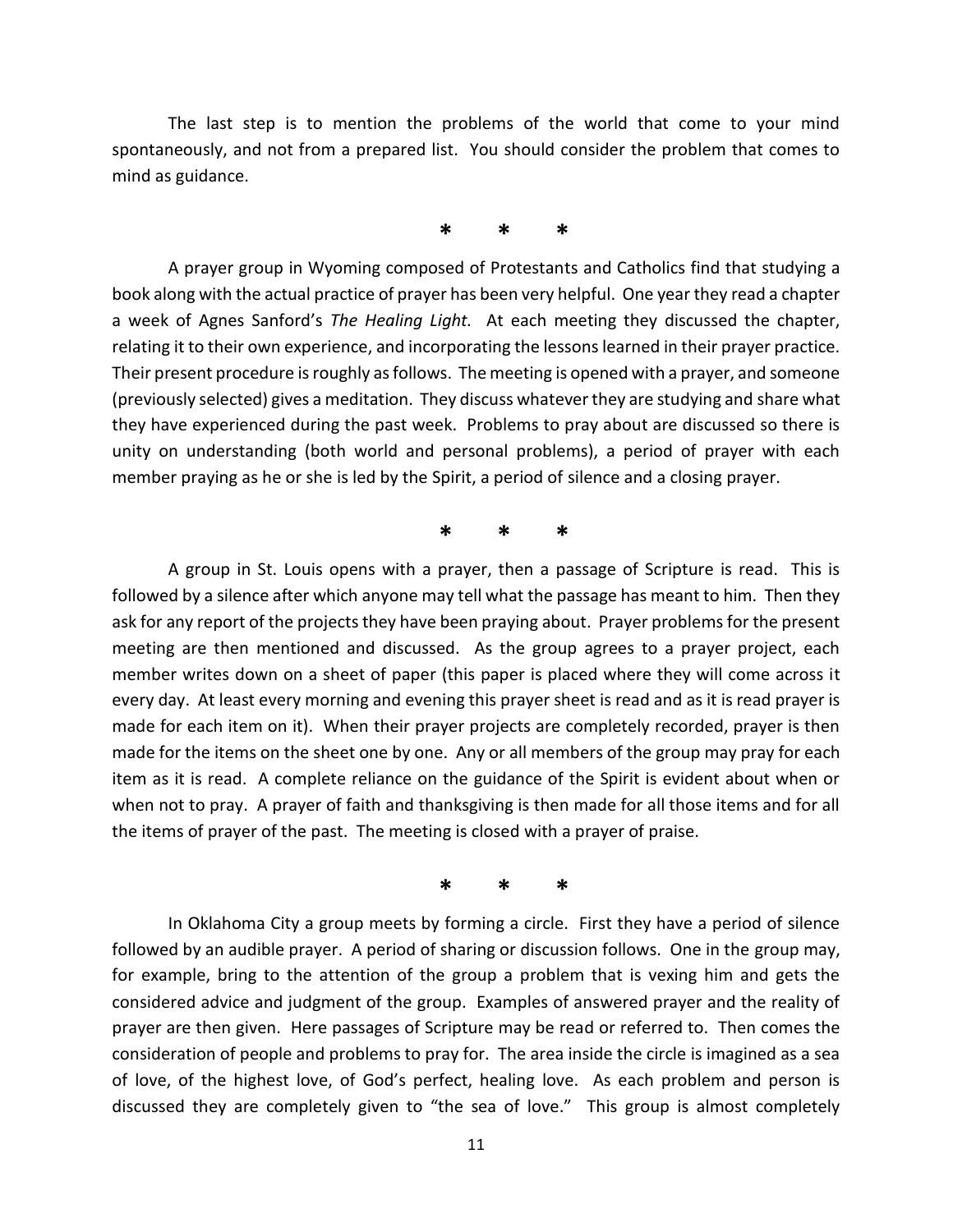informal, bound together by the experienced power and love of God. The leader is apt to say when someone in need of prayer is mentioned, "Let's give him a good dunking in love." Sometimes the giving of the person to the sea of love is done by actual arm movements. The group ends with prayers of thanksgiving.

**\* \* \***

Helen Shoemaker, in her little pamphlet, "Prayer Groups—And How to Conduct Them" (now out of print), suggests these steps that she found very effective.

"The group should gather in a circle, or around a table. The leader calls for silence and suggests that the members relax. The leader suggests that one or two members share with the group some experience from the past week. Then the leader offers a prayer of thanksgiving, using the Prayer Book or some manual of prayer, or offering a spontaneous prayer. After this there is a reading from the Bible, the Prayer Book or some devotional classic. This is followed by an unhurried silent meditation on what has been read. This is a time of surrendering to these great insights. A short prayer is then given and the members of the group share with each other some new illumination of insight that has come to them during the meditation. Now comes the time for intercessory prayer. For fifteen minutes intercession is made for the problems of the world. Each member of the group should participate with sentence prayers, closing with a prayer by the leader. Next, comes a period of intercessory prayer for the nations in the world, and for the church in the nations. Each member offers sentence prayers as before, and this is closed with a prayer by the leader. Then comes a prayer petition for their own personal concerns. At the end of this period of fifteen minutes the leader offers a prayer of thanksgiving and affirmation, asking the group to stand with her at the end."

**\* \* \***

Dr. Richmond of Chevy Chase Methodist Church in Chevy Chase, Maryland, suggests two procedures that his group has used effectively.

"At the beginning they used a simple method that worked well for their stage of development. They gathered in a circle, had an opening prayer followed by a period of sharing experiences of the past week. The leader then gave a brief meditation. Prayers were next offered by the members of the group for the world. These were prayers of faith. We saw God doing what we were asking and we thanked Him for it. These first meetings took less than an hour."

The Chevy Chase group now follows a more elaborate procedure. They enter the Prayer Room which is darkened except for two candles illuminating Sallman's "Head of Christ." The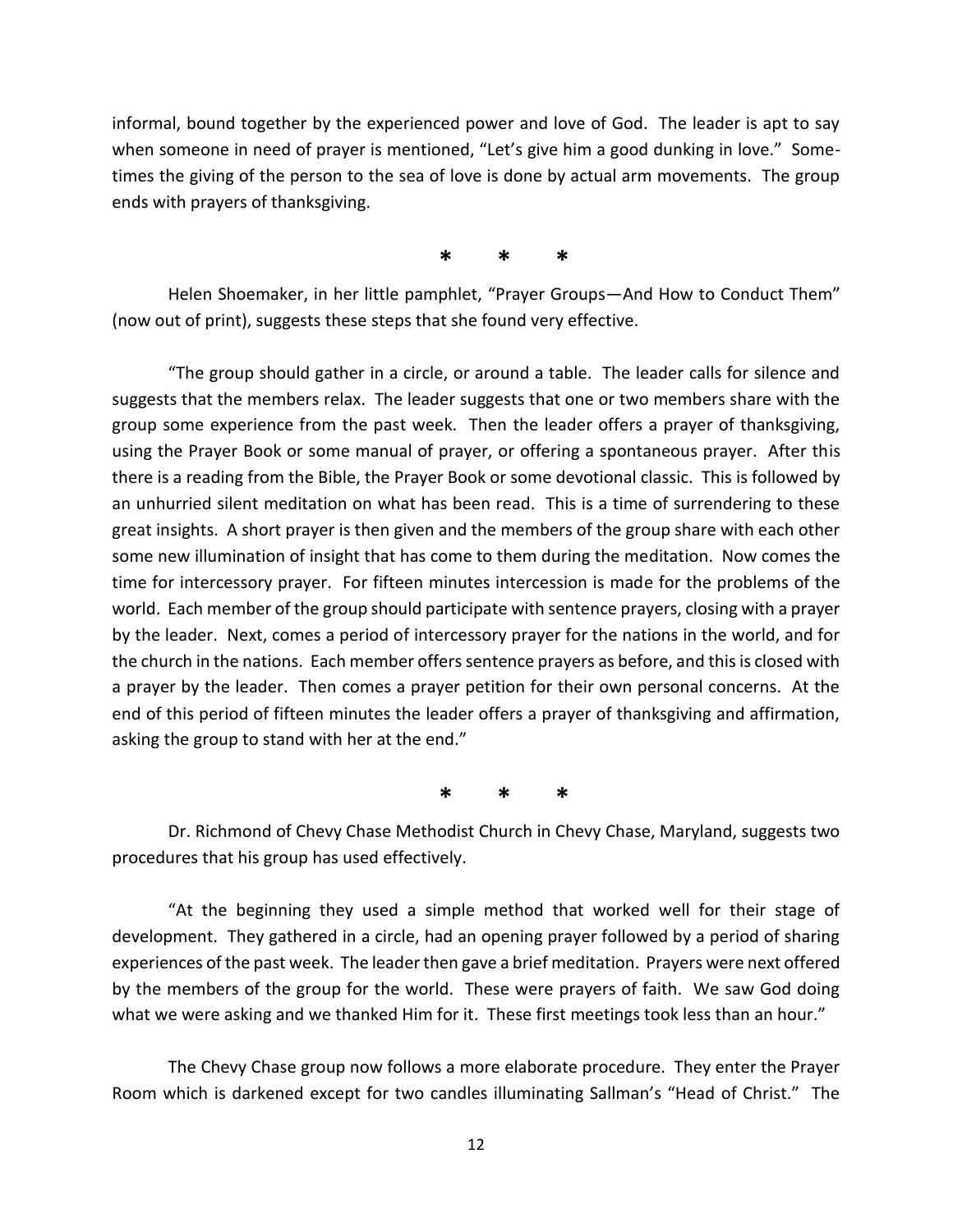chairs are arranged in a circle. For five minutes the leader repeats verses of Scripture with time for meditation after each verse. The lights are then turned on and fifteen minutes are spent singing. Then comes thirty minutes of sharing spiritual experiences of the preceding week. This is one of the most enriching parts of the entire program. A few announcements are made. A meditation of about 25 minutes by the leader is next. A hymn is sung, and they return to the quiet, reverent atmosphere of the beginning of the meeting. For five minutes they are very quiet as the leader recites such verses as, "Be still and know that I am God." Now for about thirty minutes they go into the prayer period. All these prayers by members of the group are prayers of faith. Here they pray for the sick, the world, the oppressed and all other concerns. This part is ended by standing in a circle holding hands as they recite in unison the prayer of St. Patrick, "Christ with me, Christ before me, etc." Sometimes they end this period by singing softly a great hymn or thought such as, "God clothes the world safely round with Infinite Love and Wisdom." The meeting ends with the singing of the Doxology.

**\* \* \***

As we can see, there is no set pattern for conducting a prayer group. Do not follow a procedure slavishly. Improvise to fit the needs, temperament and interests of your own group, but follow some procedure.

While procedure is important, let us never forget for one minute the most important foundation of a prayer group. Without these stones to make the foundation, all the techniques in the world will fail. We must have the inner harmony of complete faith. We must be honest and sincere with each other. A prayer group is no place for gaining social recognition or recognition as a leader. We must come in the spirit of humility, submitting ourselves to the will of God and to the laws of the Spirit. And, we must come together in love, a love that overcomes the barriers of color, social position, economic level, or anything else. And, lastly, we must be completely expectant, confident that God is there, that He hears and that He will act! These are the important things, much more important than procedures.

## **THE SIZE OF A PRAYER GROUP**

The size of a prayer group may seem like an important item to consider, but as a matter of fact it is probably the least important aspect of the entire subject. Some may think that in order to have a "successful" prayer group it ought to be of considerable size. The ambition to be "successful" and to measure that success by numbers is one of the surest ways to kill what-ever power there is in a prayer group. We Americans tend to assume that anything "big" is successful. The more money we spend, the greater the show, the more talk there is about a project, the publicity we get, the more successful we think it is. We ought to consider, however, that the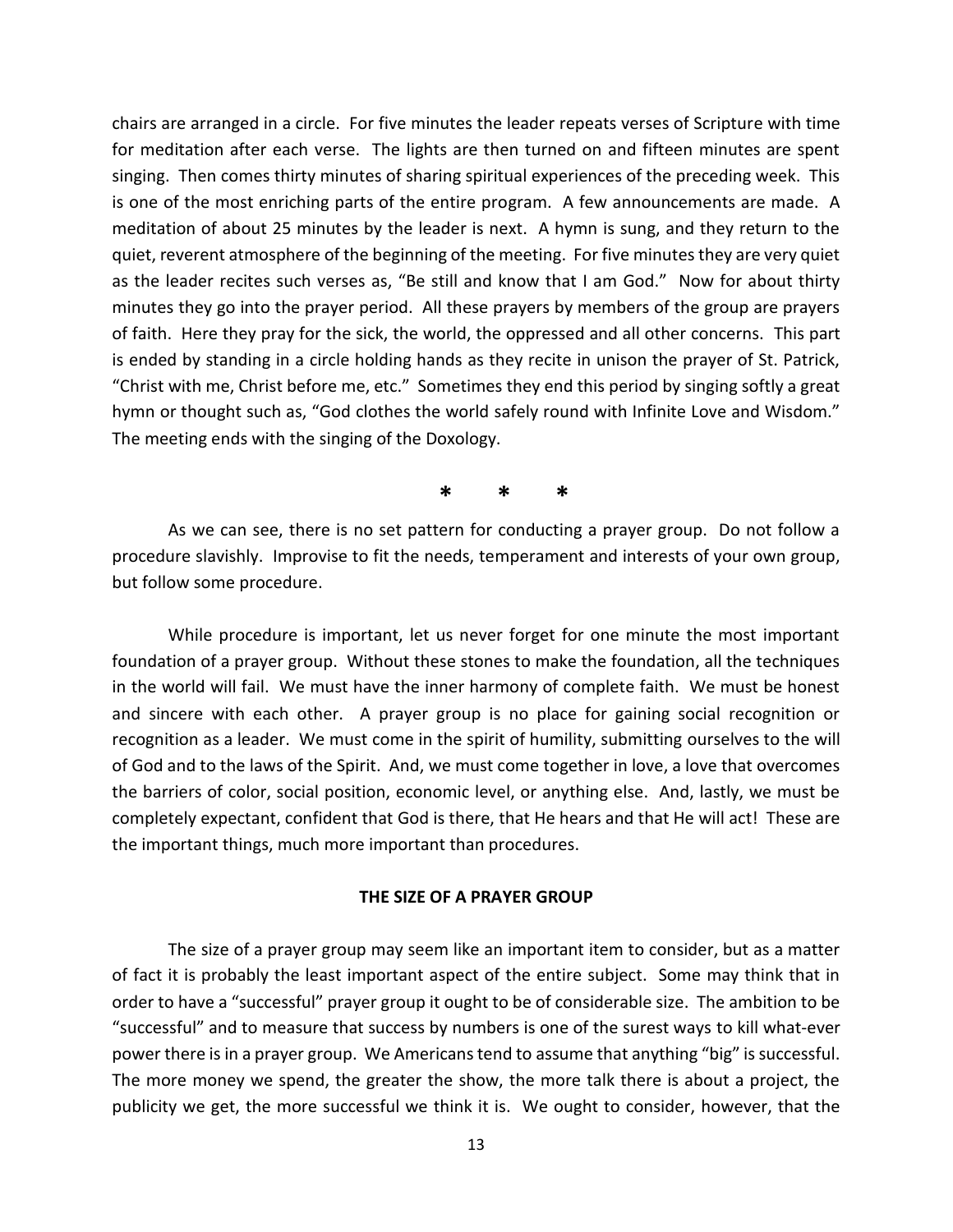most important things in life never get newspaper headlines. The average home never makes headlines because the average home is law abiding. The average church program never gets in the newspaper. It is such a common thing! Hospitals seldom make headlines because we take them for granted. And, what about the moon and the stars and the sun? Seldom do they ever make the papers. Yet, who would say all those things are not important? So never measure success by numbers nor by the amount of talk and publicity you get.

Most prayer groups run from four to twenty. The average is likely ten or twelve. In fact, one might say go above ten or twelve at your own peril. We are assuming, of course, that you want every member to participate. After all, complete participation is what we are striving for. Simply to have another group where everyone comes to listen to a neat little lecture and to hear a tidy little (or long) prayer, is not the purpose at all. We have plenty of opportunity for this sort of thing, and while it is good in its place, let us keep it in its place.

You can start a prayer group with two or three. The main thing to look for is complete trust, complete honesty, complete faith, complete belief. If you have these and there are only two members, you and another soul partner, you are very successful. As Glenn Clark says, "This is so tremendously important that no effort should be made to carry on such a group until this is assured. Far better to limit the group to two or three rather than include one single person whose antagonism, egotism or indifference might block the voice of the Spirit. Jesus Himself considered this so important that He frequently reduced His twelve to three—the first little 'prayer cell' of Christendom. But this little group generated so much power that it started forces in motion that have changed the world."

Many have found that when you go beyond ten or twelve the group becomes so unwieldy that it becomes almost impossible to achieve the harmony, unity, participation and love that we must have if we are to find it worthwhile to meet at all. Some groups have even set a limit on the number they will permit in a group. When the group reaches a certain number, it is divided into two groups. In this way the power of the Spirit multiplies itself.

If there were one important admonition of the particular phase that we should make it would be: Keep it small!

### **THE GROWTH OF A PRAYER GROUP**

The desire to have a prayer group grow in numbers is not always striving to inflate our own ego. The members of a group may be receiving so much good from it that they selfishly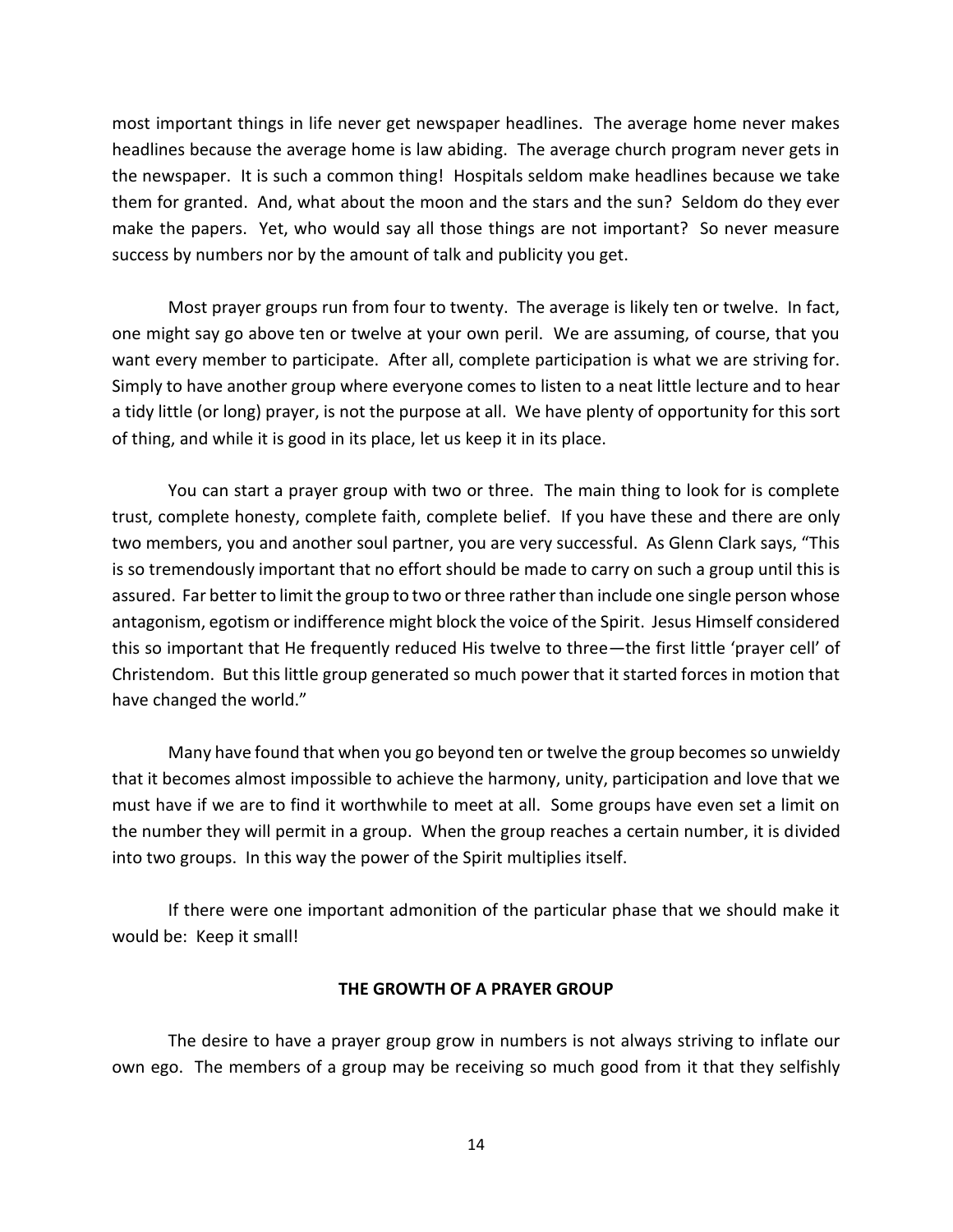want to share their bounty of good with others. There is nothing wrong with this at all, so a word on how a prayer group grows has its proper place.

Members of Louise Eggleston's prayer group call regularly on the sick. Naturally these people remember it, and many of them become members of the group when they have recovered and thought about it. We may assume that a sick person is visited regularly for prayer, and if so then undoubtedly friendships spring up and interests in prayer are awakened. Their joining the prayer group is then a normal and natural outflow of their own interest and gratitude.

Most groups grow by word of mouth. In our everyday associations we meet people every now and then who show an interest in spiritual topics. From some chance remark dropped during a conversation we can tell if the person would be interested. The thing to do then is to ask the person *if you feel led to do so.* Some will welcome it and others will not be interested. Do not feel crushed or embarrassed if you meet with refusal. This "is your ego showing." Your responsibility is to be loyal and true to the moving of the Spirit within you.

Many groups contribute to works of charity (this will be touched later) and very often because of their donations, or help in any direction, attention is drawn to them. Someone might ask a member what kind of a group they are, and there is the opportunity.

While we are mentioning the few ways a prayer group grows, we ought also to mention that the personnel of a group changes not only by growing but also by having members drop out. When this happens a group ought always to hold that member in prayer and love. His leaving may be his guidance and leading to something that he needs in order to grow. Every group ought to regularly bless all its members; past, present and future.

If the group helps in any social project, such as group work in a settlement, old folks home, visiting mental institutions, etc., they will as a matter of course attract new members who see their good works and want to be associated.

And, lastly, pray as a group that the right people will be led to join the group.

## **PRAYER GROUP PROJECTS**

Many groups find that their periods of prayer lead to other activities that seem to be the natural outflow of their prayers.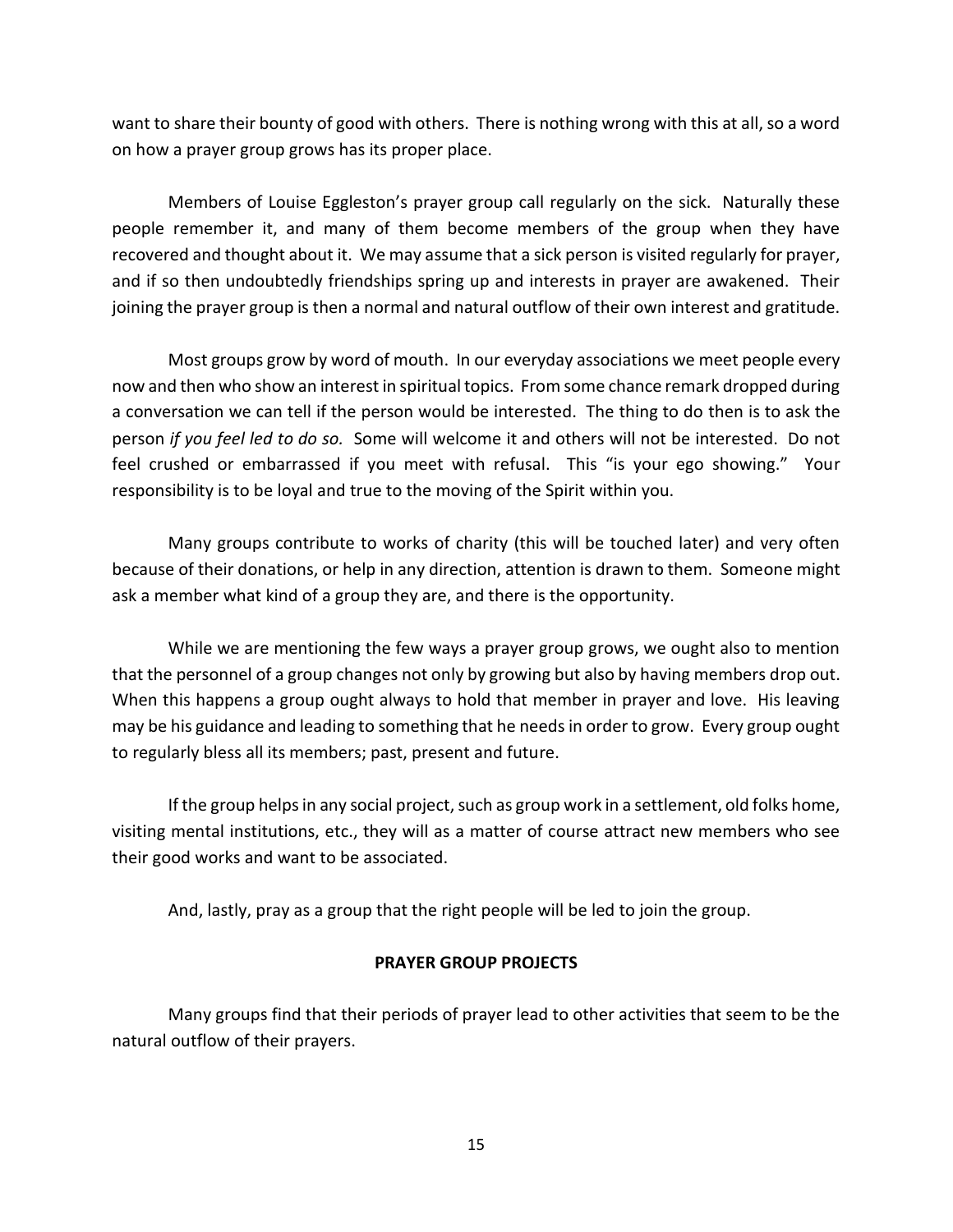One group collects clothing and sends it to Germany [which was still recovering from World War II]. Such a project is usually limited to members of the group, but at times these collections are also sought from friends and neighbors.

Another group has built up and sponsored a lending library of deeply devotional books. These books are lent to members of the group and to others outside the group—such as those confined by illness.

Through the study and practice of group prayer, some groups find that a healing group comes naturally. In most cases the healing group is but a prayer group emphasizing healing by prayer and faith. They study of such books as *The Healing Light* by Agnes Sanford, *Everyman's Search* by Rebecca Beard and others of a similar nature. As such books stress prayer above everything else, such a group fits in nicely with a regular prayer group. Other groups simply make healing by prayer part of their regular prayer group.

Other groups do not have such formal projects, but when something comes up which they think should receive their help, they give it. One group did not think that the local newspaper was giving adequate or just coverage to constructive news items, such as reports from the U.N., so they formed a committee and called on the editor of the paper. This particular editor was very open to their suggestions, agreed with them on the publication of constructive news, and a friendship was made.

Sometimes a group will take up an offering for a missionary or for a mission program. One group did this and mailed the money to India. Months later they received a letter from the mission station that the entire staff had been in extreme financial straits and had been praying for a specific sum of money. The amount from the prayer group was the exact amount! Though the check had been mailed before the staff of the mission station prayed, and before they even knew they would be in extreme need, God in His loving foresight had chosen this particular group as His instrument of abundance.

One men's group is particularly interested in the alcoholic, and on certain nights of the week they go and visit the taverns where they will find those in need of help. Some of the men in this group are former alcoholics and know how to approach men of this type. Sometimes wives of alcoholics call them up for help. This group sponsors the local A.A.

These are but a few of the activities that prayer groups get into. The main thing to remember is that whatever your group decides to do ought to be done entirely through guidance. The prayer group is not a place for some to force their pet projects. If it needs to be forced, then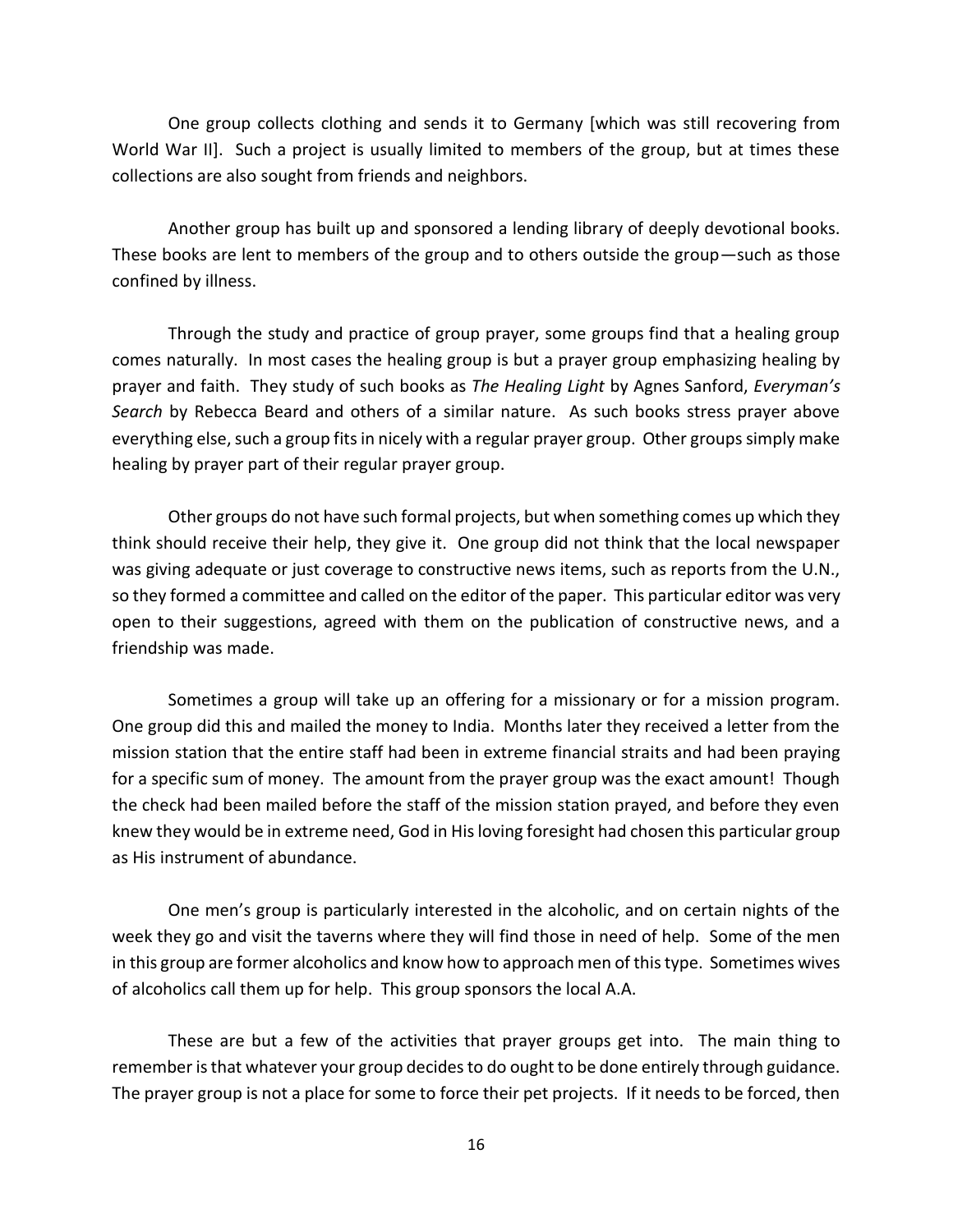drop it immediately. If the group does not warm to your ideas, then be big enough not to insist. When the right thing comes along, your group will know it, and it will fit the group perfectly.

## **BOOKS TO AID PRAYER GROUPS**

The books listed below are not primarily for "groups." Some of them have references to groups, but they apply to groups and to individuals. If the individuals have the right attitude, the proper faith, adequate spiritual foundation of knowledge in the Bible and history, and complete dedication to Christ, then the *group* has the ingredients to be successful. Just as participation in a group saves us from personal prejudice and bias, good books have the same function in that they give us new ideas to build into our spiritual body. The world of good spiritual books is a wonderful world and if you do not know it, begin right now for it is some-thing that knows no age limit and one that does not care about your surroundings. When you have sampled some of these books, your own interest will carry you on.

[The following list of books was last updated in 1960 and thus includes some books that are out of print. However, many of them are still available through used book sources including those on the internet. If you cannot find a book you want to read, contact the United Prayer Tower and we will try to help you. Some current books are also listed as "Recommended Books on Prayer" at

<http://www.unitedprayertower.org/recommended-books-on-prayer.html>].

*Prayer The Mightiest Force in the World,* Frank Laubach *You Are My Friends*, Frank Laubach *The Way,* E. Stanley Jones *The Way to Power and Poise,* E. Stanley Jones *The Sermon on the Mount,* Emmet Fox *The Transforming Friendship,* Leslie Weatherhead *His Life and Ours,* Leslie Weatherhead *This is the Victory,* Leslie Weatherhead *In Quest of a Kingdom,* Leslie Weatherhead *Manifest Victory,* J. Rufus Moseley *Perfect Everything,* J. Rufus Moseley *Love Can Open Prison Doors,* Starr Daily *Recovery,* Starr Daily *The Healing Light,* Agnes Sanford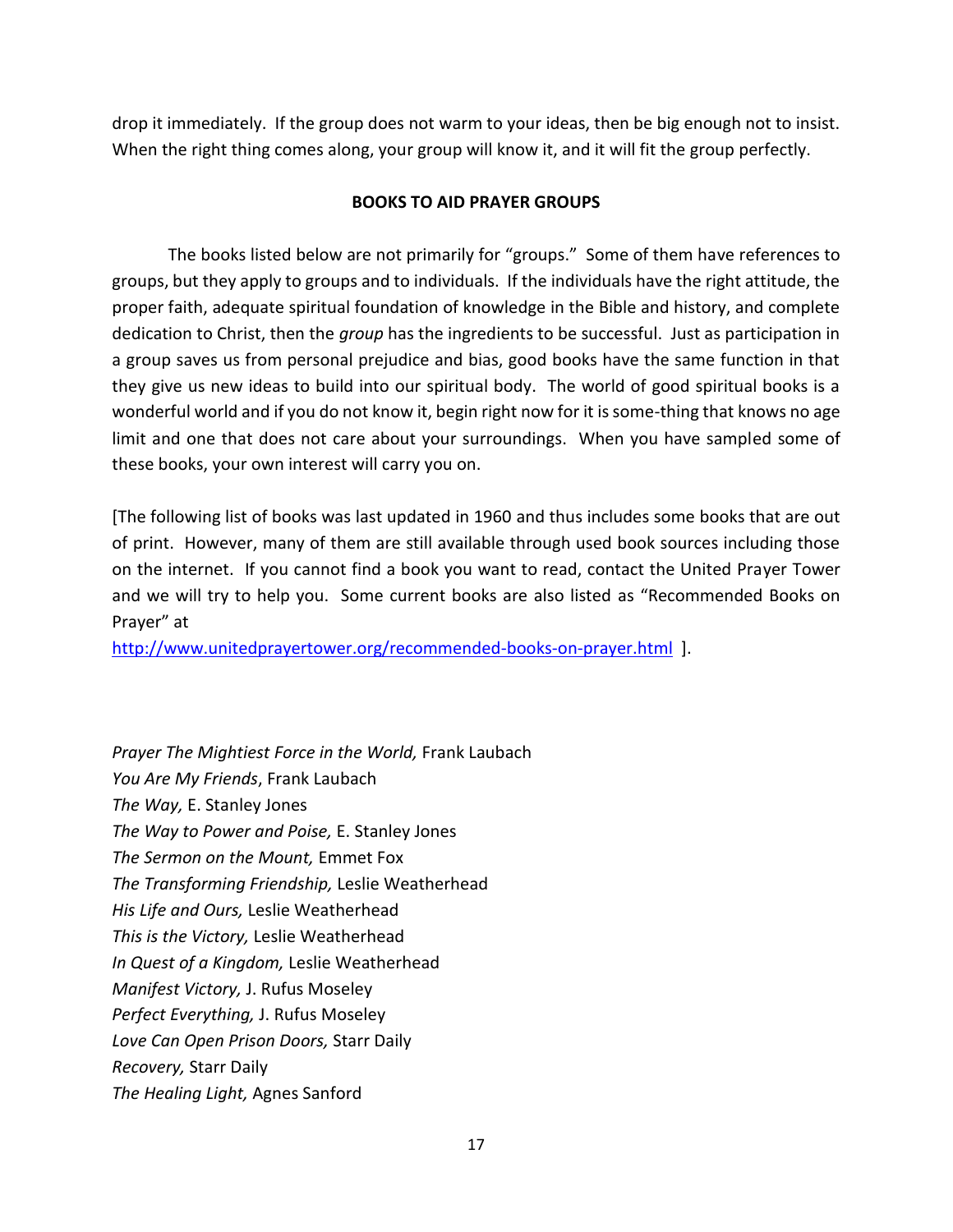*Oh, Watchman,* Agnes Sanford *The Doctor Alone Can't Cure You,* Rolf Alexander *First Steps in Prayer,* Kermit Olsen *How to Find Health through Prayer,* Glenn Clark *I Will Lift Up Mine Eyes,* Glenn Clark *Two or Three Gathered Together,* Glenn Clark *The Soul's Sincere Desire,* Glenn Clark *Fishers of Men,* Glenn Clark *What Would Jesus Do?* Glenn Clark *The Way, the Truth and the Life,* Glenn Clark *The Three Meanings,* Harry Emerson Fosdick *The Greatest Thing in the World,* Henry Drummond *Beyond Personality,* C.S. Lewis *Change Your Life through Prayer,* Stella Mann *Change Your Life through Love,* Stella Mann *The Dark Night of the Soul,* Georgia Harkness *Faith Is Power,* Daniel A. Poling *Faith Can Master Fear,* G. Ernest Thomas *Gaining the Faith You Need,* James Gordon Gilkey *The Great Answer,* Margaret Runbeck *Answer Without Ceasing¸* Margaret Runbeck *He Lives,* Austin Pardue *Prayer Works,* Austin Pardue *A Guide to Confident Living,* Norman Vincent Peale *Guideposts,* Norman Vincent Peale *New Guideposts,* Norman Vincent Peale *A Guide to True Peace,* Fenelon, Guyon, and Molinos *Gandi's Autobiography Man Does Not Stand Alone,* C. Cressey Morrison *The Loneliest Journey,* Frances I. Jackson *Kagawa,* William Axling *More Than We Are,* Margueritte Harmon Bro *Teach Us to Pray,* Charles Francis Whiston *Prayer,* Alexis Carrel *Way of Praying,* Muriel Lester *A Testament of Devotion,* Thomas R. Kelly *The Way of Holy Affection,* Starr Daily *God's Reach,* Glenn Clark